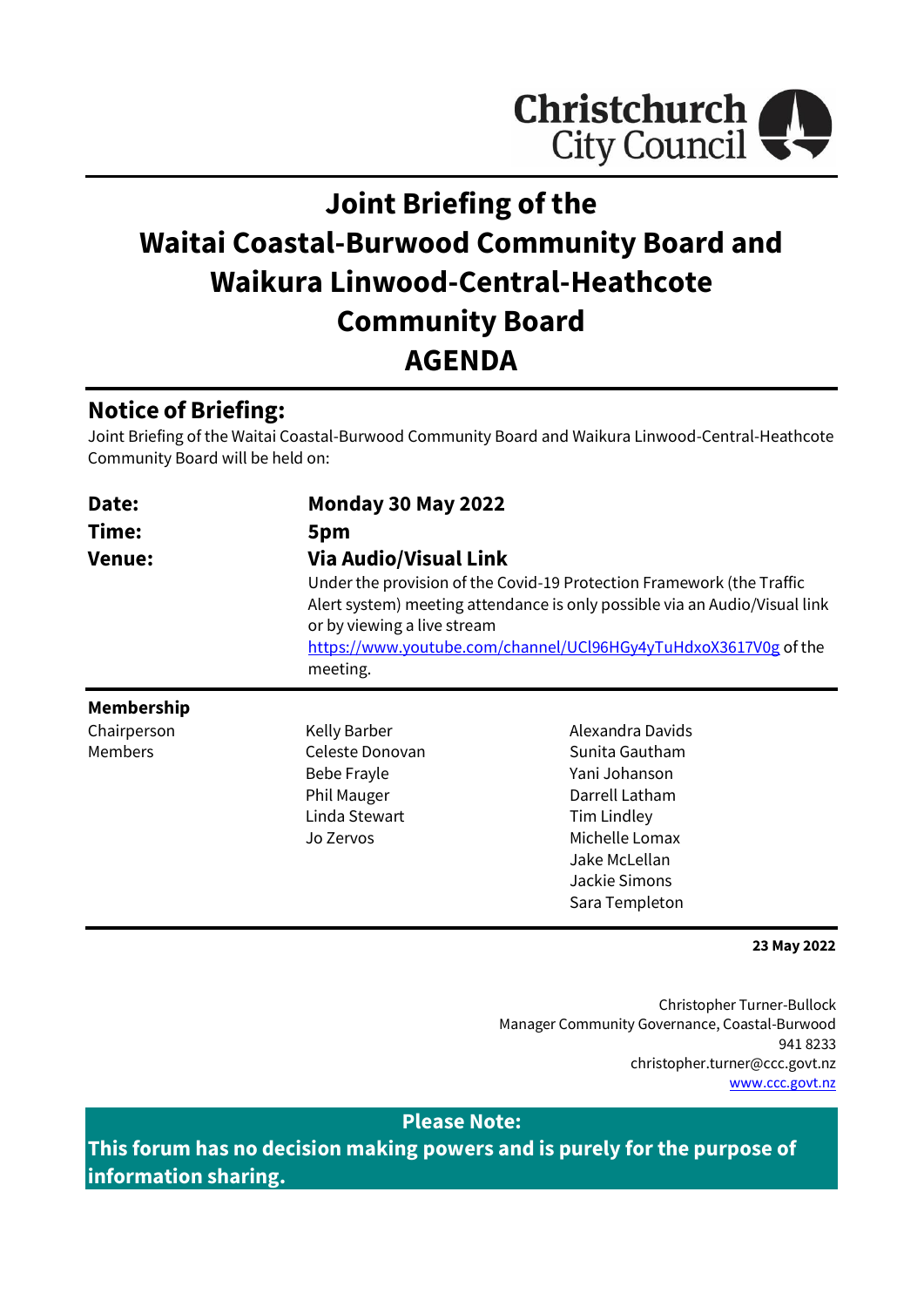

### **TABLE OF CONTENTS**

| <b>BRIEFING ITEMS</b> |
|-----------------------|
|                       |

The time allocated for this briefing is 20 minutes.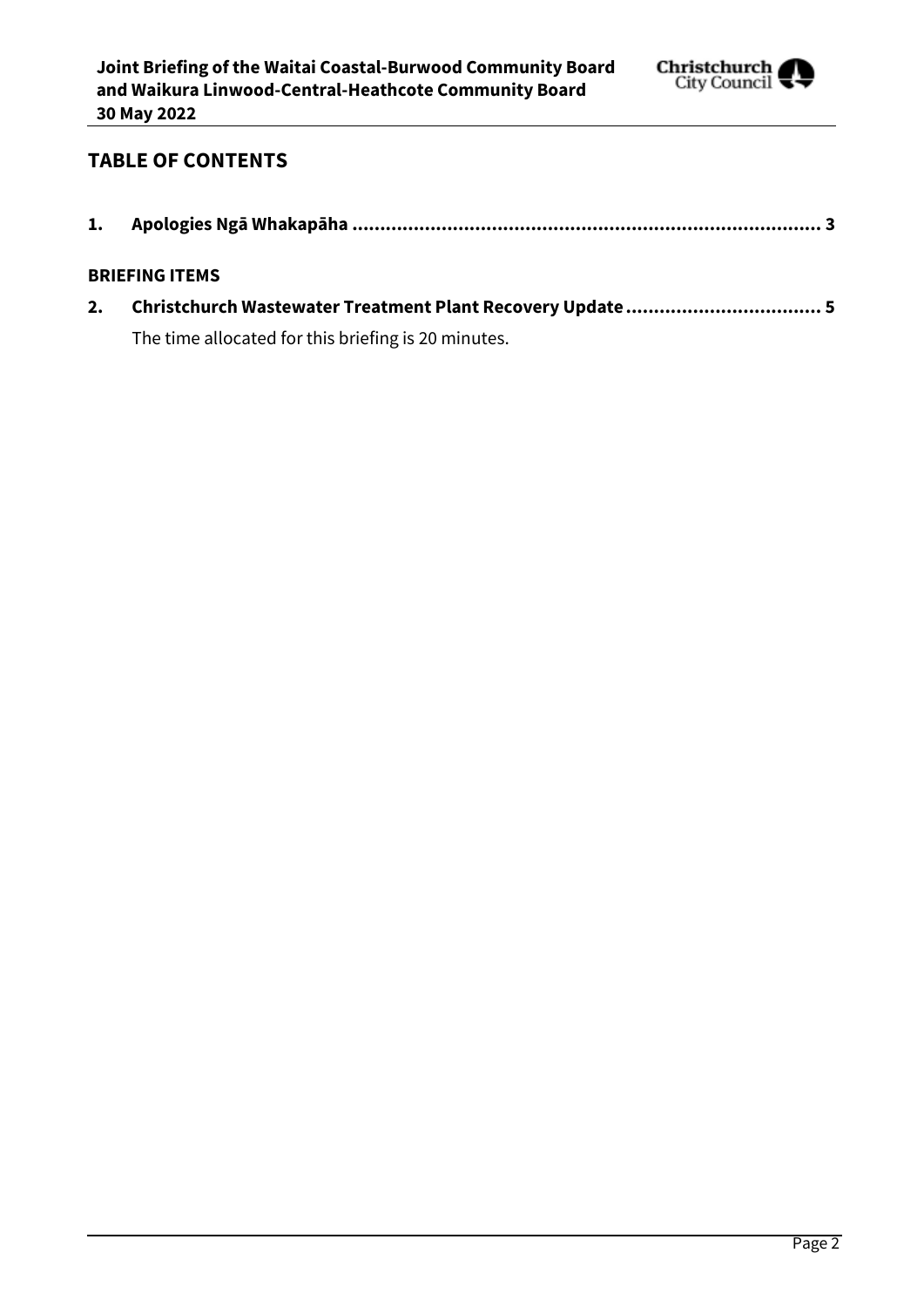

# <span id="page-2-0"></span>**1. Apologies Ngā Whakapāha**

At the close of the agenda no apologies had been received.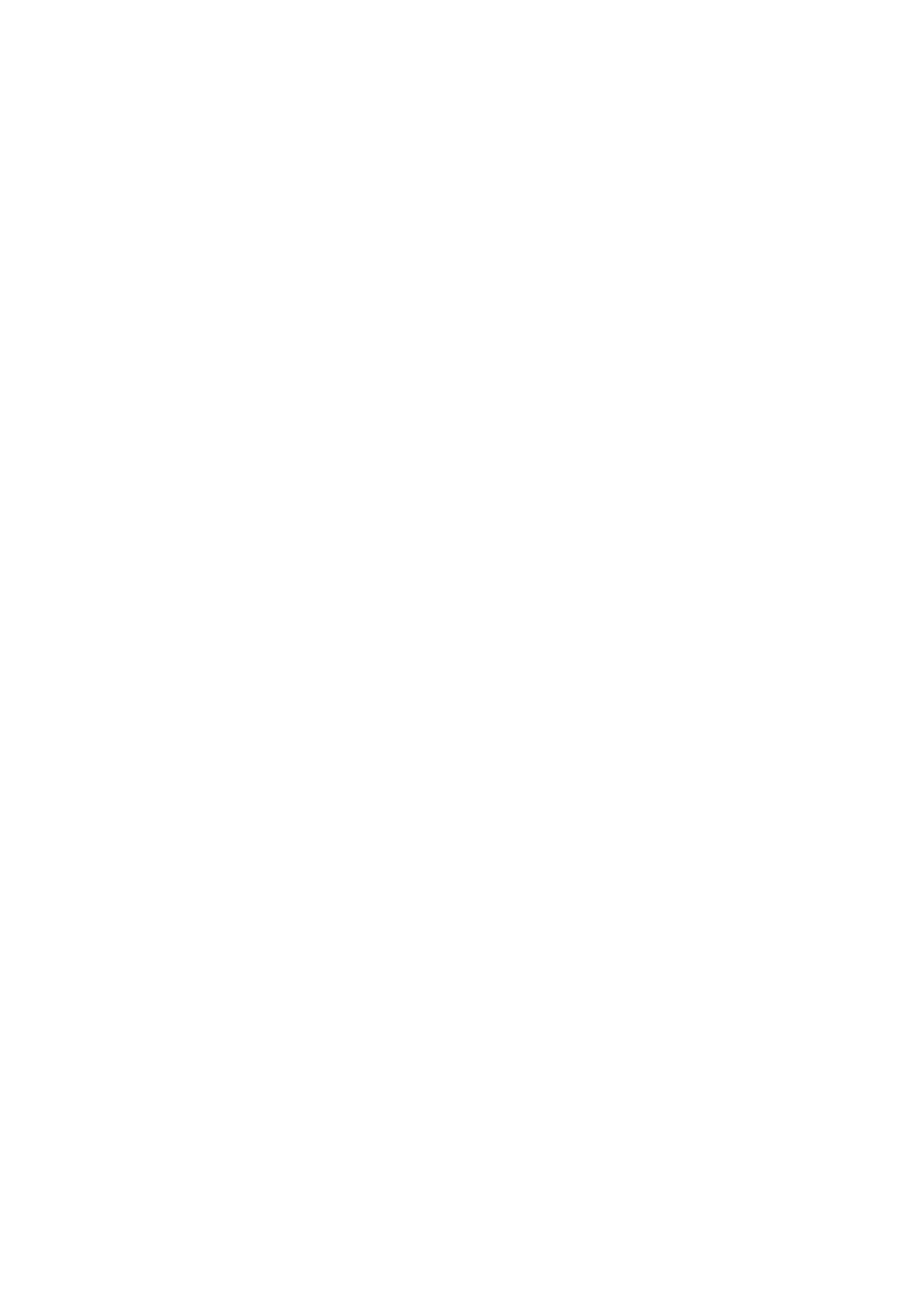

<span id="page-4-0"></span>

| <b>Reference Te Tohutoro:</b> | 22/658148                                                 |
|-------------------------------|-----------------------------------------------------------|
|                               | Jane Davis, General Manager, Infrastructure, Planning and |
|                               | <b>Regulatory Services</b>                                |
|                               | jane.davis@ccc.govt.nz                                    |
|                               | Helen Beaumont, Head of Three Waters                      |
|                               | helen.beaumont@ccc.govt.nz                                |
|                               | Michael Croucher, Senior Programme Manager                |
|                               | michael.croucher@ccc.govt.nz                              |
|                               | Gary Watson, Manager Community Partnerships and Planning  |
| Presenter(s) Te kaipāhō :     | gary.watson@ccc.govt.nz                                   |
|                               | Nigel Grant, Team Leader Environmental Health             |
|                               | nigel.grant@ccc.govt.nz                                   |
|                               | Adrian Seagar, Insurance and Asset Manager                |
|                               | adrian.seagar@ccc.govt.nz                                 |
|                               | Katy McRae, Head of Communications and Engagement         |
|                               | katy.mcrae@ccc.govt.nz                                    |
|                               | Simon Makker, Senior Communications Advisor               |
|                               | simon.matter@ccc.govt.nz                                  |

#### **1. Detail Te Whakamahuki**

| <b>Timing</b>                             | This briefing is expected to last for 20 minutes.                                                                                                                                                                                                                                                                                                                                                   |  |
|-------------------------------------------|-----------------------------------------------------------------------------------------------------------------------------------------------------------------------------------------------------------------------------------------------------------------------------------------------------------------------------------------------------------------------------------------------------|--|
| Purpose /<br>Origin of<br><b>Briefing</b> | This briefing provides an update on the most recent and planned actions undertaken for<br>recovery of the Christchurch Wastewater Treatment Plant (CWTP) following the fire on 1<br>November 2021.                                                                                                                                                                                                  |  |
|                                           | The fire that broke out at the wastewater treatment plant on 1 November 2021 caused<br>significant damage to the plant's two trickling filters, rendering them inoperable and<br>ultimately resulting in them being taken offline.                                                                                                                                                                  |  |
|                                           | While the plant continues to operate with no impact on capacity, the loss of functionality in<br>the trickling filters has affected the quality of the wastewater treatment process. The<br>tricking filters were a major component in the treatment process and a key element for the<br>effective management of odour.                                                                            |  |
| <b>Background</b>                         | A plant's recovery plan, taking an adaptive management approach, is in progress to<br>optimise the processing efficiency of the plant and minimise the emission of unacceptable<br>odour. Reducing odour as quickly and as safely as we can has been our focus as we have<br>progressed the recovery plan.                                                                                          |  |
|                                           | We are developing measures to support the community most affected by the stench.                                                                                                                                                                                                                                                                                                                    |  |
|                                           | Finally we are communicating to all impacted communities, in as much detail as possible,<br>actions we are taking to reduce the stench and other relevant information related to the<br>odour using various communications channels, including daily blogs/posts, newsletters,<br>website updates and media statements. We are publically briefing Council elected<br>members at least fortnightly. |  |